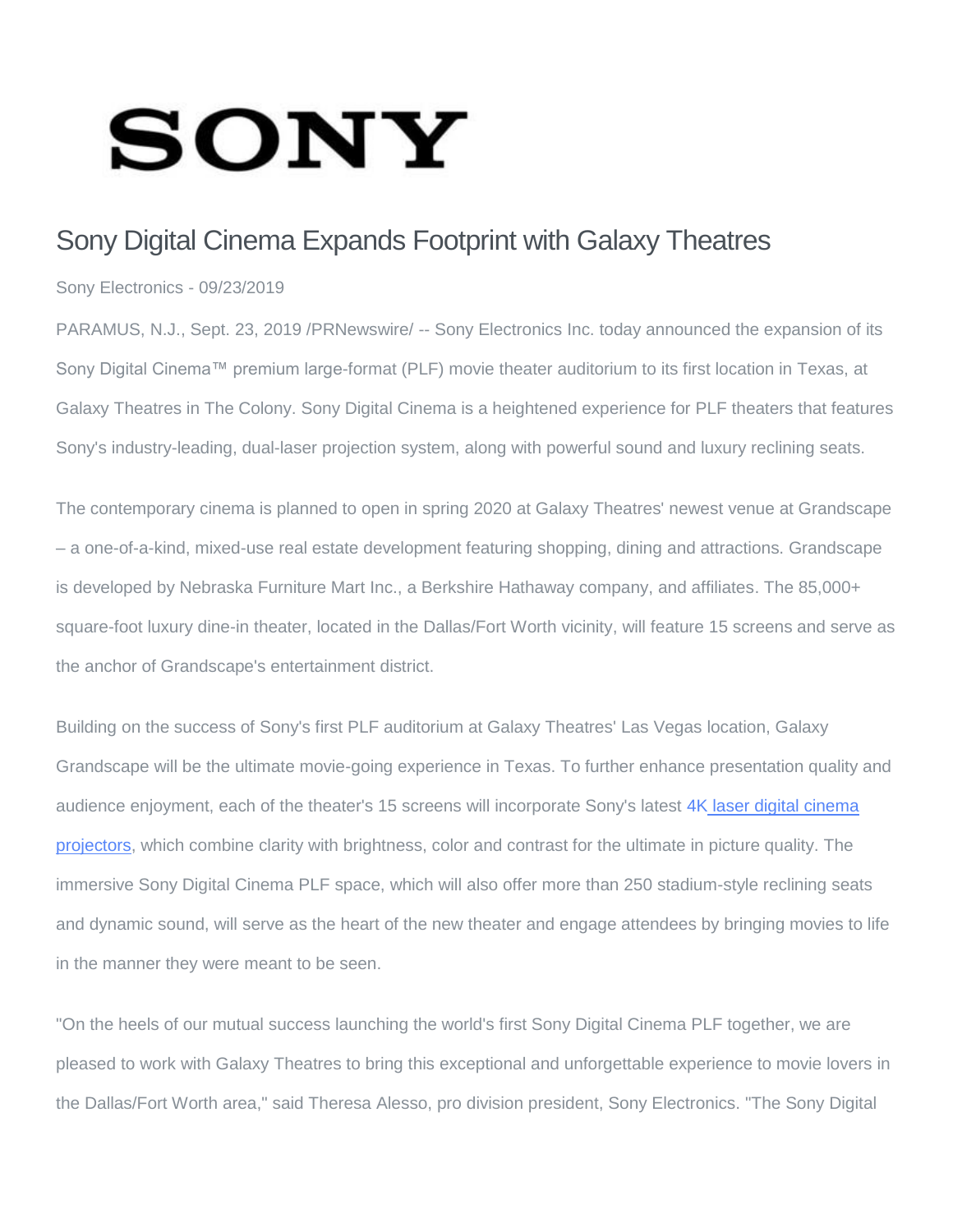Cinema auditorium combines Sony's stunning visual technologies with innovative theater design and powerful audio to create a unique and truly immersive sensory experience."

"Galaxy Theatres' Grandscape location is being thoughtfully designed and outfitted with the movie-goer in mind, from the décor and the food, to the state-of-the-art technology," explained Rafe Cohen, president of Galaxy Theatres. "After collaborating on a Sony Digital Cinema auditorium in Las Vegas, we experienced the immense appetite for luxury entertainment experiences first-hand. Having our premier new theater as the lynchpin of Grandscape's innovative lifestyle complex will enhance our exposure among an audience who already values a premium offering."

For more than a decade, Sony has been working with many of the world's biggest and most prestigious theater chains, as well as small independent circuits and art house cinemas to provide exceptional products, service and support that re-invent the movie-going experience. Robust offerings include 4K, laser, lamp, HDR, 2D and 3D projection technology options. Sony solutions provide the flexibility requested by theaters, and the superb image quality and natural color reproduction that enhances audience engagement.

Visit [pro.sony](https://c212.net/c/link/?t=0&l=en&o=2588056-1&h=3545925798&u=https%3A%2F%2Fpro.sony%2Fsolutions%2Fmovie-theatres&a=pro.sony) for more information about Sony's theater capabilities.

## About Galaxy Theatres

Galaxy Theatres, LLC [\(galaxytheatres.com\)](https://c212.net/c/link/?t=0&l=en&o=2588056-1&h=732950240&u=http%3A%2F%2Fwww.galaxytheatres.com%2F&a=galaxytheatres.com) is known for providing guests with an exceptional cinema experience with friendly service in a comfortable and customer friendly environment. Their theatres offer the proprietary DFX large format screens, laser projection and Dolby Atmos® as well as their famous, comfortable, reclining lounge chairs. Ranked by size in the top 4% of its industry by the National Theatre Association, Galaxy Theatres is widely regarded as one of the most technologically advanced theatre circuits in America. Galaxy Theatres was established in 1998 and is a privately owned, fully integrated movie theatre company.

For more information follow us on Twitter (@GalaxyTheatres) and Instagram (@GalaxyTheatres), or like us on Facebook (GalaxyTheatres).

## About Sony Electronics Inc.

Sony Electronics is a subsidiary of Sony Corporation of America and an affiliate of Sony Corporation (Japan),